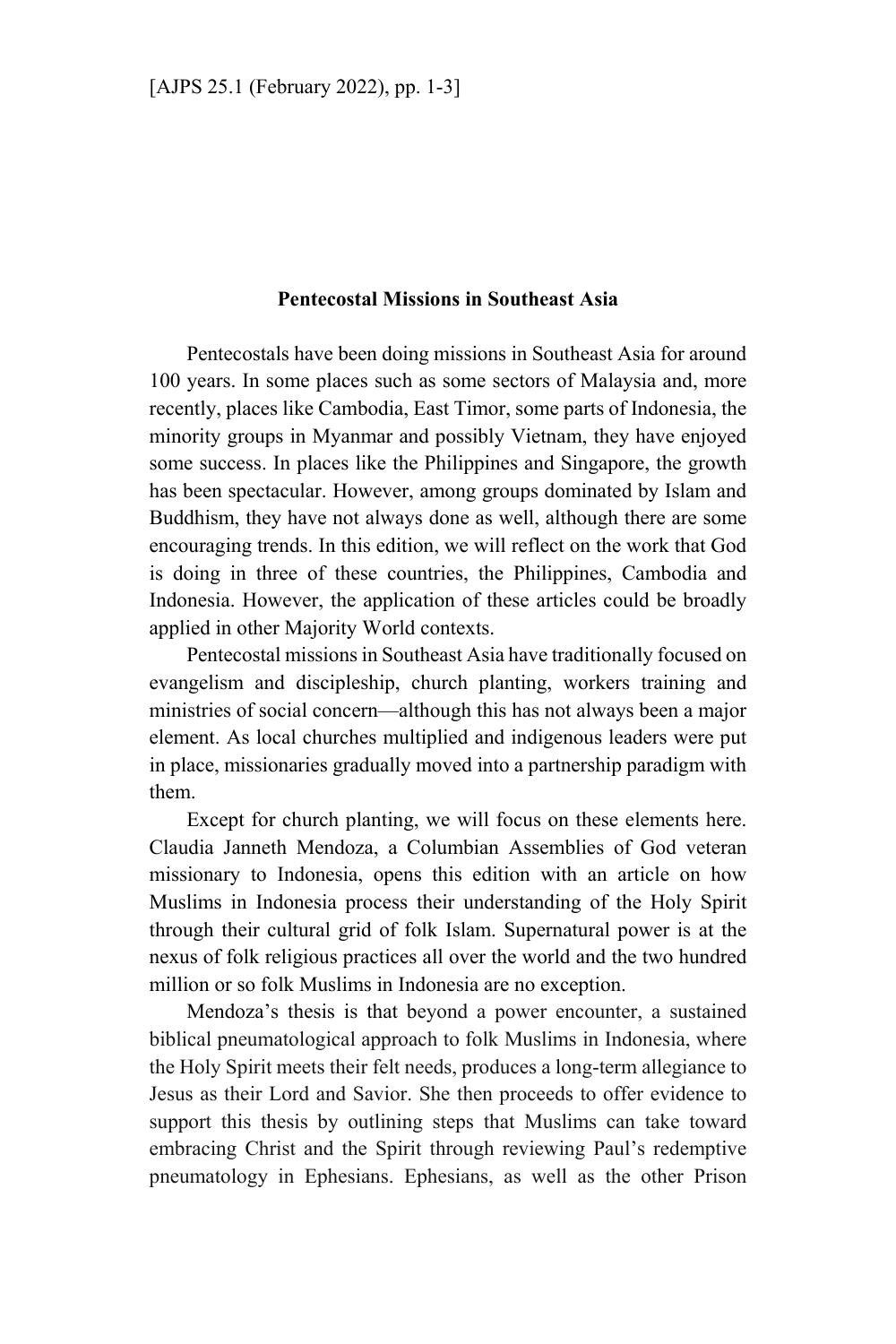Epistles, is addressed to those coming out of a polytheistic milieu in Asia Minor. Because both the polytheism of ancient Asia Minor and the folk Islam in Indonesia are focused on supernatural power, this pneumatology of this epistle can have a powerful impact not only in Indonesia, but anywhere in the Majority World.

To reach, gather and disciple new believers requires trained pastors, evangelists and missionaries. To accomplish this Bible schools, have, can and must be started in areas where churches exist or are being planted. In the second article, Dianna Clements, who served along with her husband as Assemblies of God USA missionaries to Cambodia for twenty-two years before moving on to the Asia Pacific Theological Seminary to train workers for all of Asia, demonstrates that competent leadership is essential to doing Bible school ministry well.

To be specific, she explores the leadership roles of Bible school administrators, faculty, and students, discussing guiding principles that will facilitate growth of Bible school leaders which will increase the effectiveness of the schools' training programs. The end goal, then, is to graduate well trained leaders for our churches, other Bible schools and missionary efforts that will reach more people for Christ and multiply more churches.

Virtually all Asian pastors and church leaders recognize that poverty is endemic in many parts of Asia. Haruka Shitabayashi, an MDiv student from Japan who has a background in working in ministries of social concern, looks at how one local Christian NGO known as Turning Point Ministries (TPM) in Itogon, Benquet, Philippines, is holistically addressing practical socioeconomic issues, specifically livelihood and education, or the lack thereof, being one of the reasons for poverty in their community.

She uses Brian Howell and Jenell Paris' definition of social inequality as "differential access to valuable resources" based on social grouping.<sup>1</sup> After reviewing a considerable number of statistics and literature on the subject, mainly written by Filipinos and including impressive documentation of the problem in the area served by TPM, she delves into what the Bible says about social equality. She then turns to demonstrating how TPM is successfully addressing these issues through

 $\overline{\phantom{a}}$ 

<sup>1</sup> Brian M Howell and Jenell Williams Paris, *Introducing Cultural Anthropology: A Christian Perspective*, (Grand Rapids, MI.: Baker Academic, 2019), 75, Kindle.